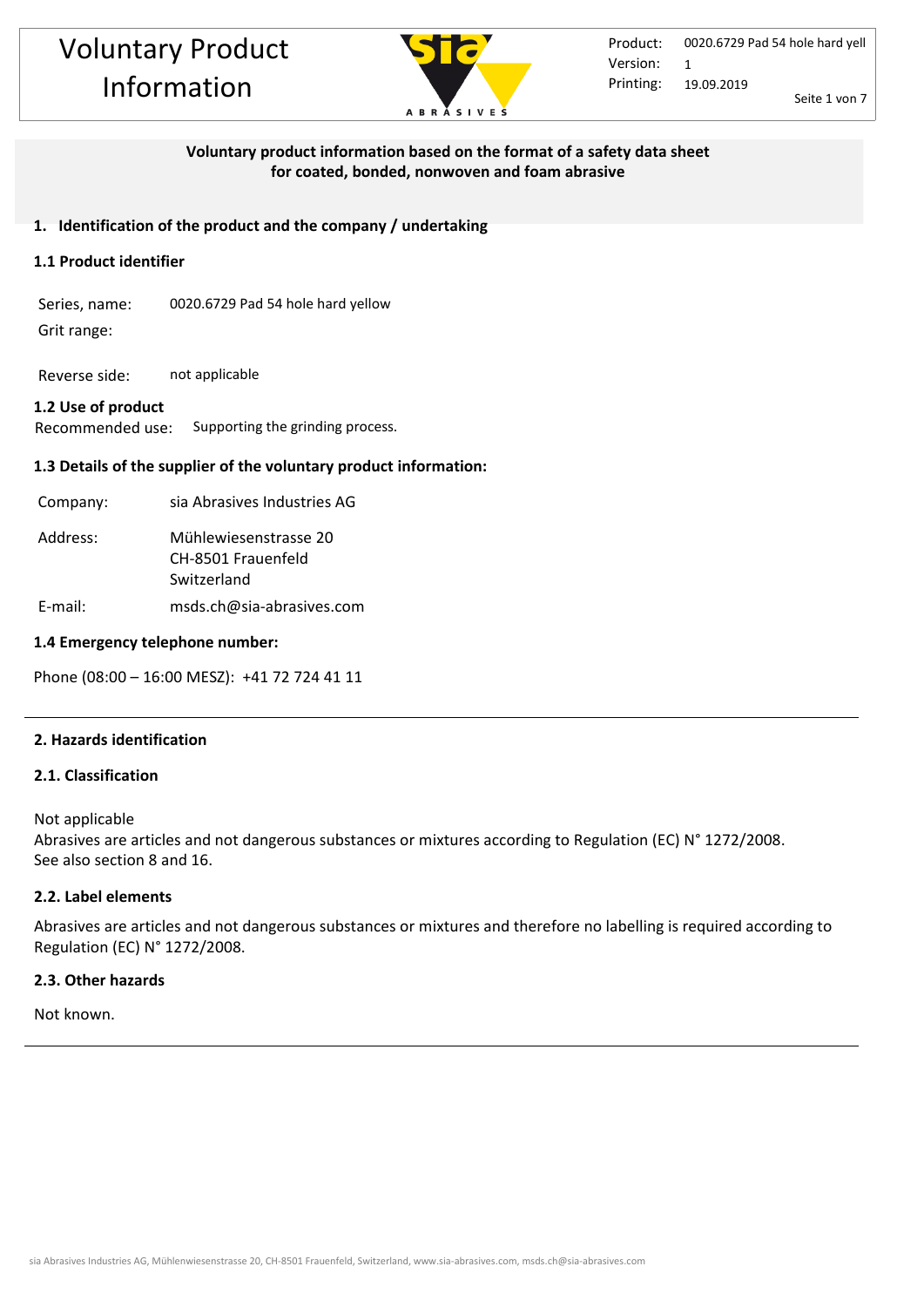

## **3. Composition/information on ingredients**

The product contains the following ingredients which are classified according to Regulation (EC) Nr. 1272/2008 or for which a community occupational exposure limit value exists:

| Substance | $EC-N^\circ$   | $CAS-No$                       | REACH Reg. N <sup>o</sup>   Conc. (%) | Classification acc. to Regulation (EC) N° |                          |
|-----------|----------------|--------------------------------|---------------------------------------|-------------------------------------------|--------------------------|
|           | (if available) | $\vert$ (if available) $\vert$ | (if available)                        | 1272/2008                                 |                          |
|           |                |                                |                                       | Hazard classes /<br>hazard categories     | <b>Hazard statements</b> |
|           |                |                                |                                       |                                           |                          |

Nothing to declare

(for full text of H-phrases see section 16)

**Remark** No PDMS (silicone-oils) present in this product

## **4. First aid measures**

See also section 8 and 16

#### **4.1. Description of first aid measures**

Inhalation

Not possible, due to the form of the product. If dust is inhaled, move person to fresh air. If breathing is difficult, have qualified personnel administer oxygen. Seek medical attention if irritation or other symptoms persist.

#### Eye contact

Remove contact lenses if present and easy to do so. Flush eyes thoroughly with large amounts of water, holding eyelids open. If irritation persists, seek medical attention.

#### Skin contact

Wash skin with soap and water. If irritation or other symptoms develop, seek medical attention. sist.

Ingestion

Not likely, due to the form of the product. In the event of, do not induce vomiting. Rinse mouth with water. Seek medical attention if a large amount is swallowed or if you feel unwell..

## **4.2. Most important symptoms and effects, both acute and delayed**

Not known, but dust may cause eye and respiratory irritation. Prolonged inhalation of high concentration of dust may cause adverse effects on the lungs.

## **4.3. Indication of any immediate medical attention and special treatment needed**

Not relevant. Treat symptomatically.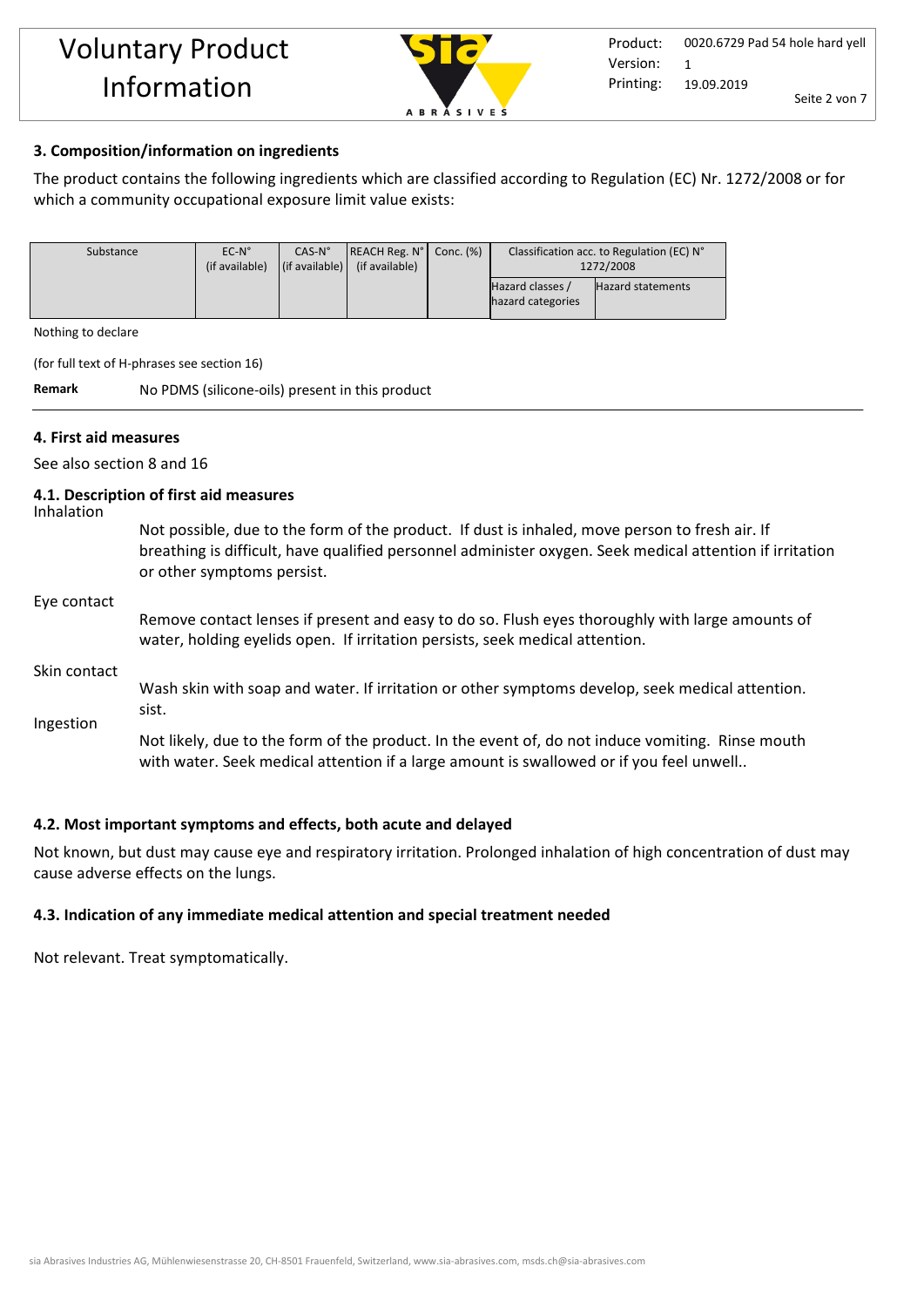

#### **5. Fire fighting measures**

#### **5.1. Extinguishing media:**

Extinguishing media: water, foam, sand, powder or C02 as appropriate for surrounding materials.

#### **5.2. Special hazards arising from the product**

Toxic fumes may occur. Use respiratory protective equipment.

## **5.3. Special protective equipment and precautions for fire-fighters**

Extinguishing materials should be selected according to the surrounding area.

#### **6. Accidental release measures**

Not applicable.

#### **7. Handling and storage**

Follow instructions of grinding machine manufacturers and the relevant national regulations. In addition, observe the safety recommendations of the manufacturer.

#### **8. Exposure controls/personal protection**

#### **8.1. Control parameters**

Before grinding it is recommended to perform a risk assessment and to use personal protection equipment accordingly.

Occupational exposure limit values and/or biological limit values.

Keep exposure to the following components under surveillance. (Observe also the regional official regulations

**Abbreviation:** e: inhalable / einatembar a: respirable / alveolengängig NA: not applicable / nicht zutreffend

#### **EUROPE:**

Longterm: The employee's average airborne exposure in any 8-hour work shift of a 42-hour work week which shall not be exceeded. Shortterm: Maximum exposure of four 15min periods per 8 hour shift, with at least 60 minutes between exposure periods

Note: Hazardous dust of the workpiece material may be generated during grinding and/or sanding operations. National regulations for dust exposure limit values have to be taken into consideration.

## **8.2. Exposure controls**

#### **8.2.1. Individual protection measures**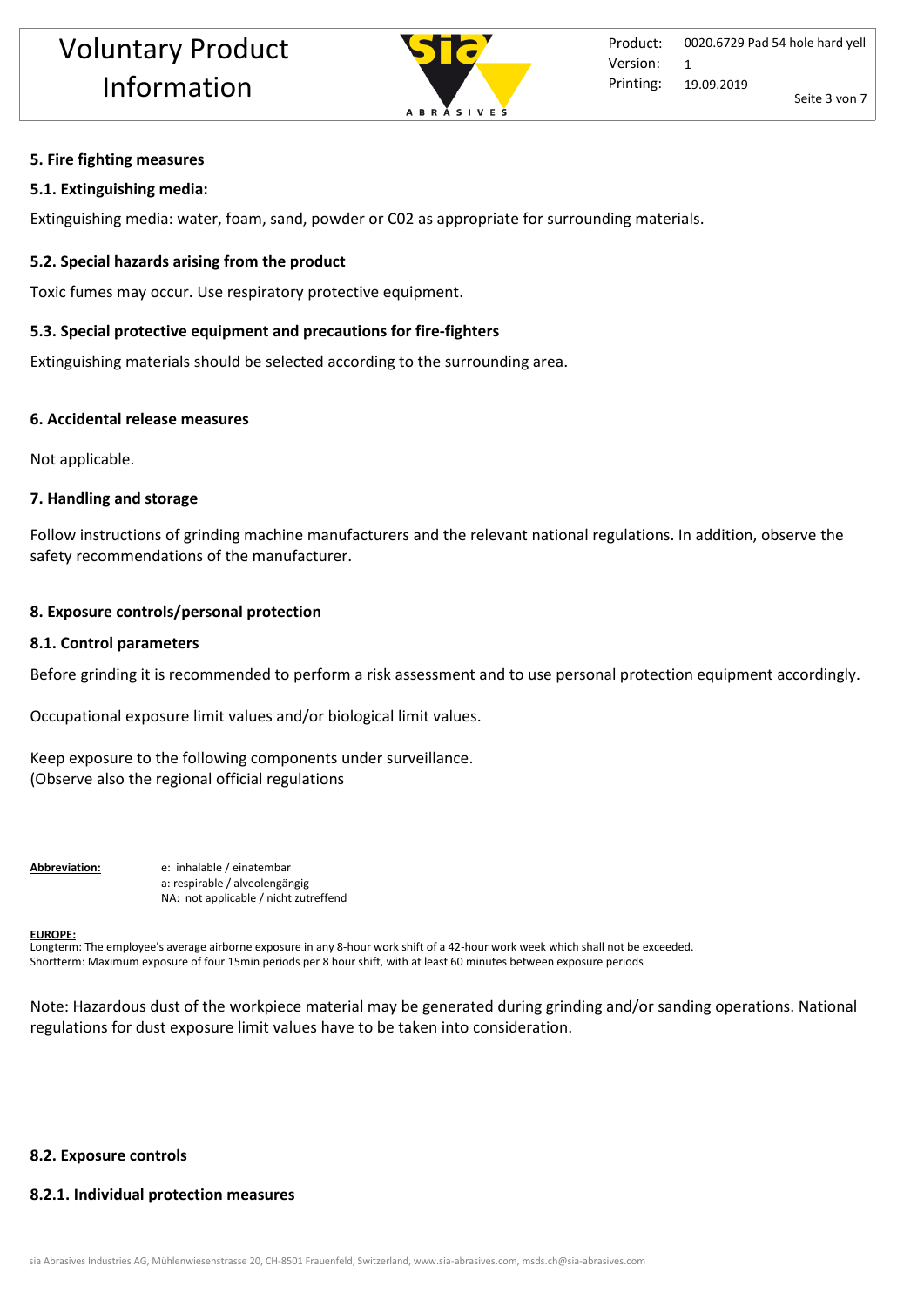

## **8.2.1.1. Respiratory protection**

Use respiratory protective equipment (type depends on specific application and material being ground)

## **8.2.1.2. Hand protection**

Wear protective gloves (type depends on specific application and material being ground)

## **8.2.1.3. Eye protection**

Wear protective goggles or face shield (type depends on specific application and material being ground)

## **8.2.1.4. Hearing protection**

Use hearing protection (type depends on specific application and material being groun)

## **8.2.1.5. Body protection**

Use protective clothing (type depends on specific application and material being ground)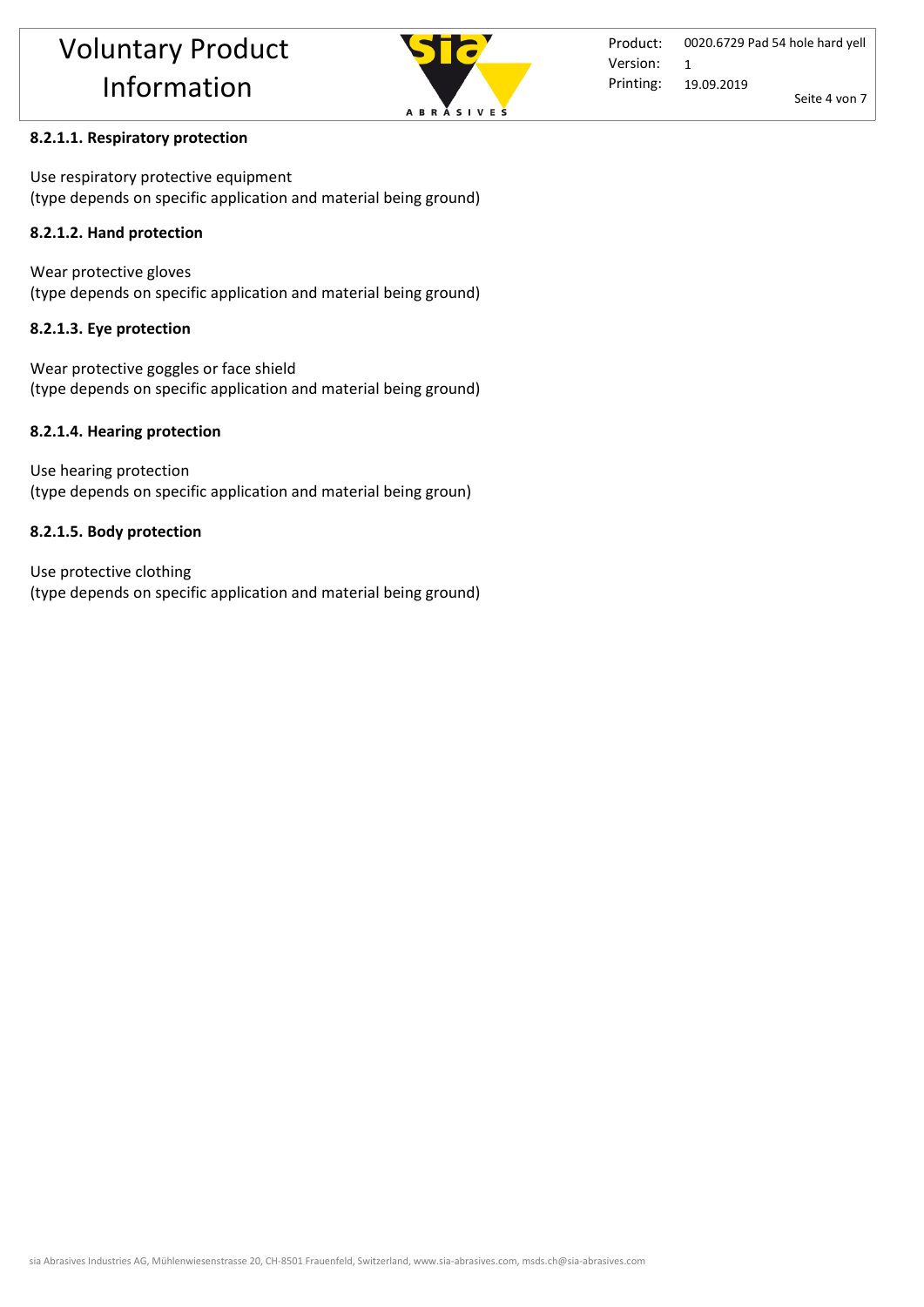

Product: Printing: 0020.6729 Pad 54 hole hard yell 19.09.2019 Seite 5 von 7 Version: 1

## **9. Physical and chemical properties**

#### **9.1. Information on basic physical and chemical properties**

| <b>General Physical Form</b>             | Abrasives Product |
|------------------------------------------|-------------------|
| Product Apperance                        | Solid product     |
| Grade                                    |                   |
| Color                                    | yellow            |
| Odor                                     | No odor           |
| Odor Threshold                           | Not applicable    |
| pH                                       | Not applicable    |
| Melting point                            | Not applicable    |
| Boiling point                            | Not applicable    |
| Flash point                              | Not applicable    |
| Evaporation rate                         | Not applicable    |
| Flammable Limits (LEL)                   | Not applicable    |
| Flammable Limits (UEL)                   | Not applicable    |
| Vapor density                            | Not applicable    |
| Specific gravity                         | Not applicable    |
| Solubility in Water                      | Not applicable    |
| Solubility non Water                     | Not applicable    |
| Partition coefficient: n-octanol / water | Not applicable    |
| Autoignition temperature                 | Not applicable    |
| Decomposition temperature                | Not applicable    |
| Viscosity                                | Not applicable    |

## **9.2. Other information**

None

#### **10. Stability and reactivity**

#### **10.1. Reactivity**

Product is stable when handled or stored correctly

#### **10.2. Chemical stability**

No decomposition in normal use.

## **10.3. Possibility of hazardous reactions**

No dangerous reactions known.

#### **10.4. Conditions to avoid**

Product is stable when handled or stored correctly. 

#### **10.5. Incompatible materials**

No dangerous reactions known.

#### **10.6. Hazardous decomposition products**

None known. At temperatures exceeding 250° C hazardous or toxic decomposition products may be generated – see section 5.2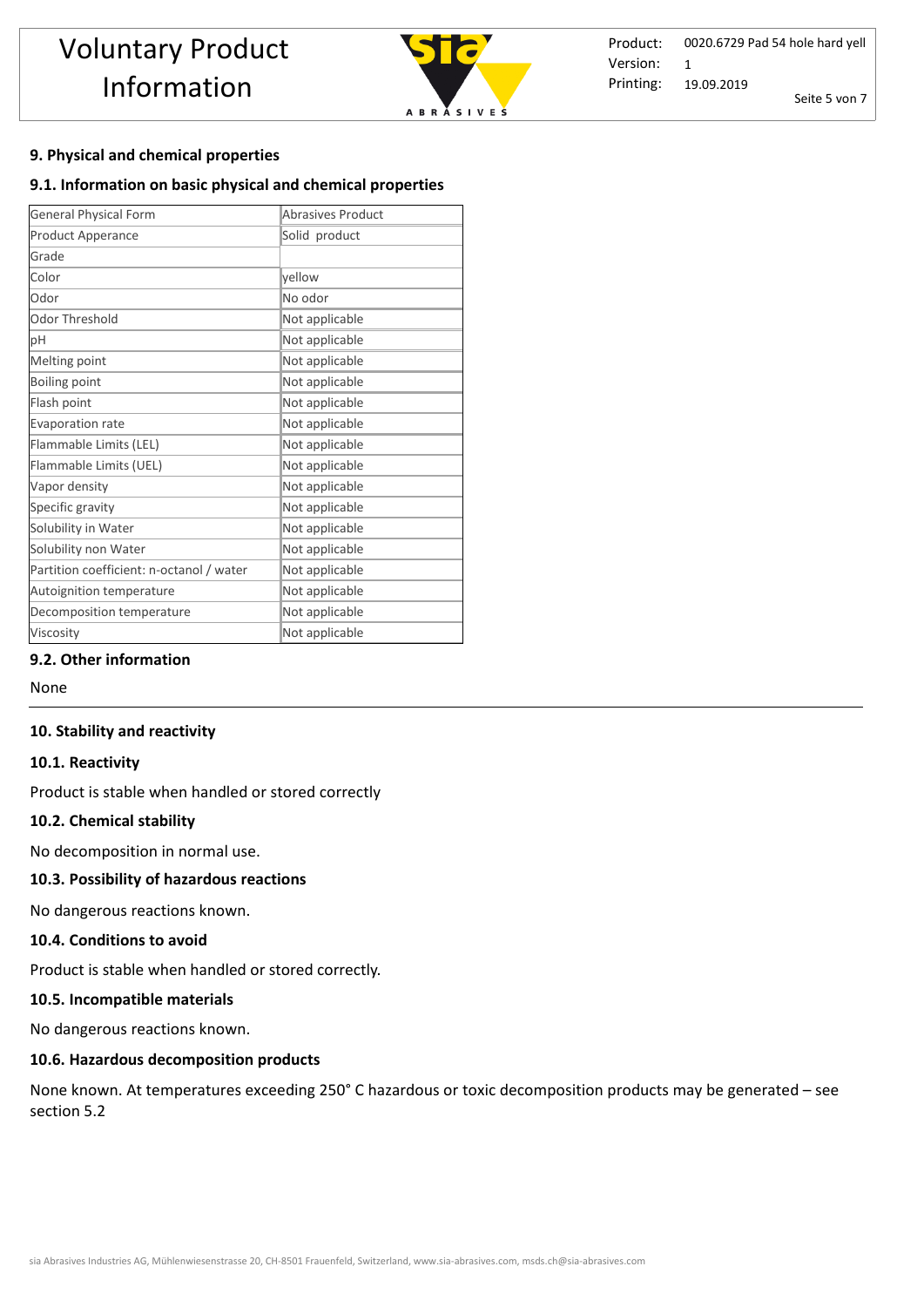

## **11. Toxicological information**

#### **11.1. Information on acute effects of exposure**

No toxicological effects if inhaled or swallowed or with eye or skin contact are known. See also section 8.

#### **12. Ecological information**

#### **12.1. Toxicity**

No effects known.

#### **12.2. Persistence and degradability**

No biodegradable potentials known.

#### **12.3. Bioaccumulative potential**

No potentials known.

#### **12.4. Mobility in soil**

No potentials known.

#### **12.5. Results of PBT and vPvB assessment**

Not relevant.

## **12.6. Other adverse effects**

No effects known.valuated.

#### **13. Disposal considerations**

#### **13.1. Waste treatment methods**

Dispose in accordance with all local, state and national regulations. Local regulations may be more stringent than regional and national requirements. It is the responsibility of the waste generator to determine the toxicity and physical characteristics of the material to determine the proper waste identification and disposal in compliance with applicable regulations.

#### **13.1.2. Product**

Follow national and regional regulations.

Due to the ingredients and properties disposal as non hazardous waste (2000/532/EC) is possible if no hazardous materials are added to the abrasives. (EWC – Nr. 120121),